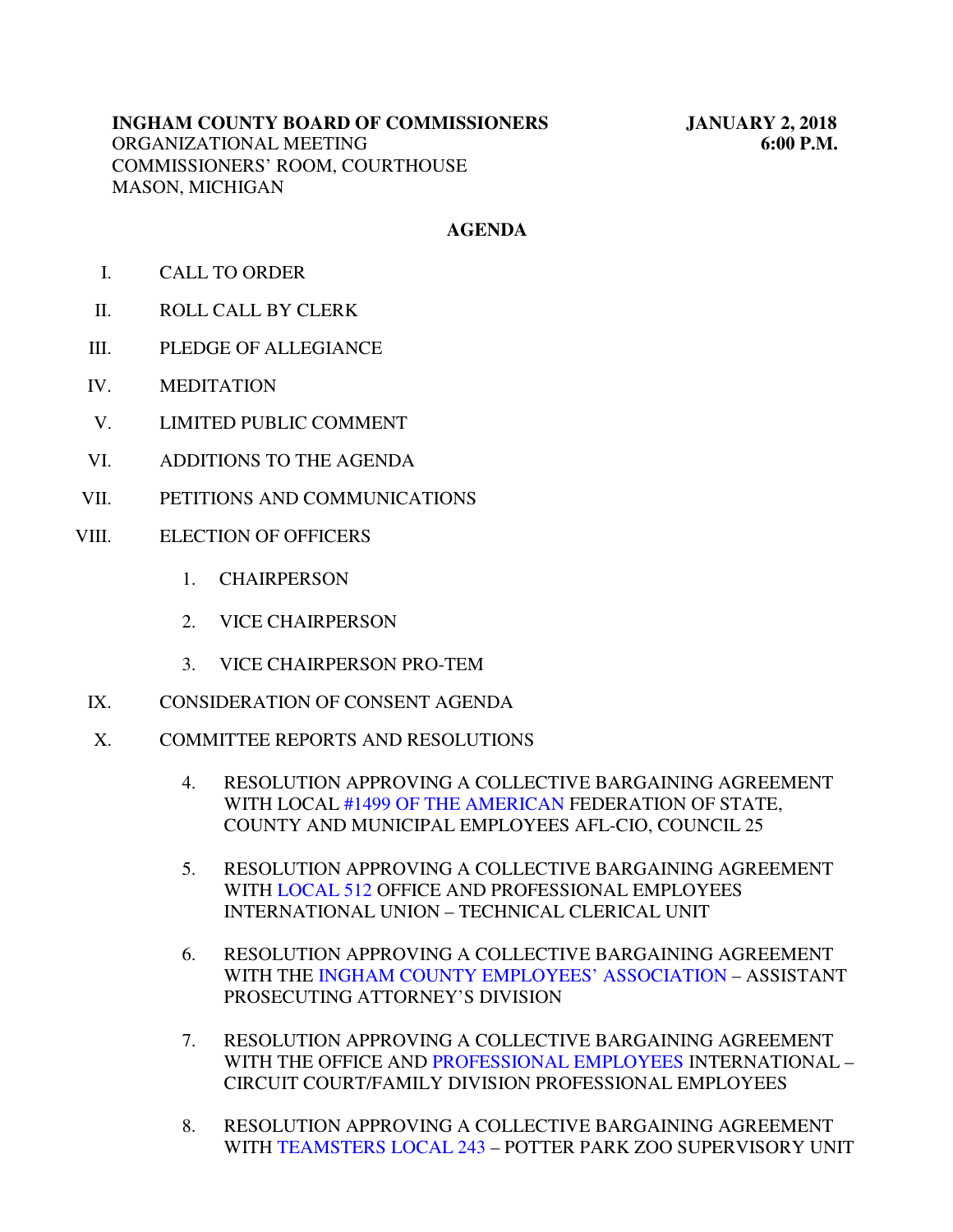- 9. RESOLUTION APPROVING A COLLECTIVE BARGAINING AGREEMENT WITH INGHAM COUNTY EMPLOYEE'S ASSOCIATION – PROFESSIONAL [COURT EMPLOYEES](#page-14-0)
- 10. RESOLUTION APPROVING A COLLECTIVE BARGAINING AGREEMENT WITH LOCAL 512 OFFICE AND PROFESSIONAL EMPLOYEES INTERNATIONAL UNION [– SUPERVISORY UNIT](#page-16-0)
- 11. RESOLUTION APPROVING A COLLECTIVE BARGAINING AGREEMENT WITH THE INGHAM COUNTY EMPLOYEES' ASSOCIATION – [PROFESSIONAL EMPLOYEES](#page-18-0)
- XI. SPECIAL ORDERS OF THE DAY
	- 12. STANDING COMMITTEE APPOINTMENTS
	- 13. OTHER APPOINTMENTS
- XII. PUBLIC COMMENT
- XIII. COMMISSIONER ANNOUNCEMENTS
- XIV. ADJOURNMENT

#### **THE 2018 MEETING SCHEDULE IS INCLUDED ON THE NEXT PAGE**

THE COUNTY OF INGHAM WILL PROVIDE NECESSARY AND REASONABLE AUXILIARY AIDS AND SERVICES, SUCH AS INTERPRETERS FOR THE HEARING IMPAIRED AND AUDIO TAPES OF PRINTED MATERIALS BEING CONSIDERED AT THE MEETINGS FOR THE VISUALLY IMPAIRED, FOR INDIVIDUALS WITH DISABILITIES AT THE MEETING UPON FIVE (5) WORKING DAYS NOTICE TO THE COUNTY OF INGHAM. INDIVIDUALS WITH DISABILITIES REQUIRING AUXILIARY AIDS OR SERVICES SHOULD CONTACT THE COUNTY OF INGHAM IN WRITING OR BY CALLING THE FOLLOWING: INGHAM COUNTY BOARD OF COMMISSIONERS, P.O. BOX 319, MASON, MI 48854, 517-676-7200.

## *PLEASE TURN OFF CELL PHONES AND OTHER ELECTRONIC DEVICES OR SET TO MUTE OR VIBRATE TO AVOID DISRUPTION OF THE MEETING*

#### **FULL BOARD PACKETS ARE AVAILABLE AT: www.ingham.org**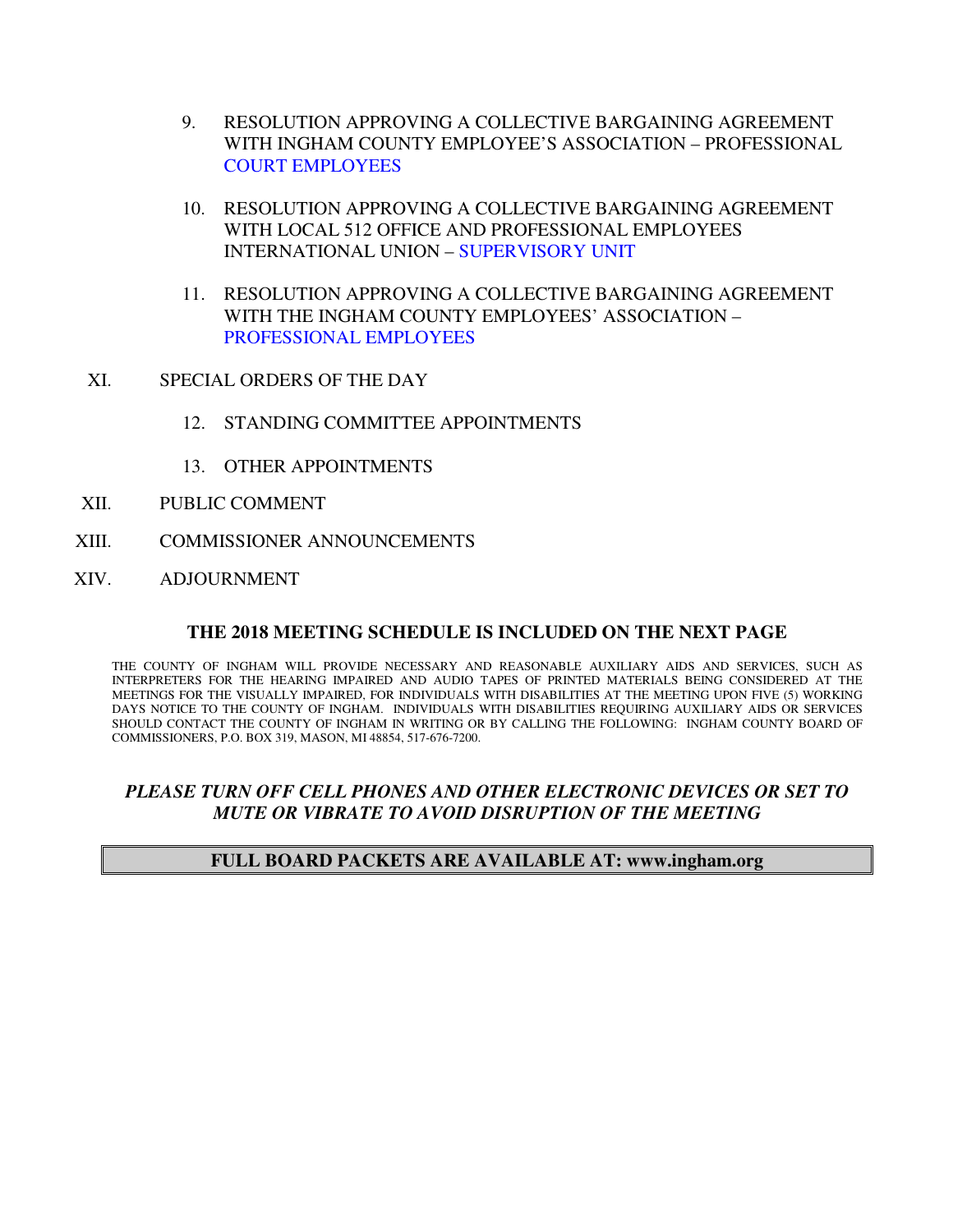#### **INGHAM COUNTY BOARD OF COMMISSIONERS 2018 MEETING DATES**

| Tuesday, January 2    | $6:00 \text{ pm}$ | <b>Organizational Meeting</b> |
|-----------------------|-------------------|-------------------------------|
| Tuesday, January 23   | $6:30 \text{ pm}$ | <b>Regular Meeting</b>        |
| Tuesday, February 13  | $6:30 \text{ pm}$ | <b>Regular Meeting</b>        |
| Tuesday, February 27  | $6:30 \text{ pm}$ | <b>Regular Meeting</b>        |
| Tuesday, March 13     | $6:30 \text{ pm}$ | <b>Regular Meeting</b>        |
| Tuesday, March 27     | $6:30 \text{ pm}$ | <b>Regular Meeting</b>        |
| Tuesday, April 10     | $6:30 \text{ pm}$ | <b>Statutory Meeting</b>      |
| Tuesday, April 24     | $6:30 \text{ pm}$ | <b>Regular Meeting</b>        |
| Tuesday, May 8        | $6:30 \text{ pm}$ | <b>Regular Meeting</b>        |
| Tuesday, May 22       | $6:30 \text{ pm}$ | <b>Regular Meeting</b>        |
| Tuesday, June 12      | $6:30 \text{ pm}$ | <b>Regular Meeting</b>        |
| Tuesday, June 26      | $6:30 \text{ pm}$ | <b>Regular Meeting</b>        |
| Tuesday, July 24      | $6:30 \text{ pm}$ | <b>Regular Meeting</b>        |
| Tuesday, August 28    | $6:30 \text{ pm}$ | <b>Regular Meeting</b>        |
| Tuesday, September 25 | $6:30 \text{ pm}$ | <b>Regular Meeting</b>        |
| Tuesday, October 9    | $6:30 \text{ pm}$ | <b>Statutory Meeting</b>      |
| Tuesday, October 23   | $6:30 \text{ pm}$ | <b>Regular Meeting</b>        |
| Tuesday, November 13  | $6:30 \text{ pm}$ | <b>Regular Meeting</b>        |
| Tuesday, November 27  | $6:30 \text{ pm}$ | <b>Regular Meeting</b>        |
| Tuesday, December 11  | $6:30 \text{ pm}$ | <b>Regular Meeting</b>        |

# **All meetings are held in the Board of Commissioners Room, Third floor of the Ingham County Courthouse 345 S. Jefferson, Mason, Michigan 48854**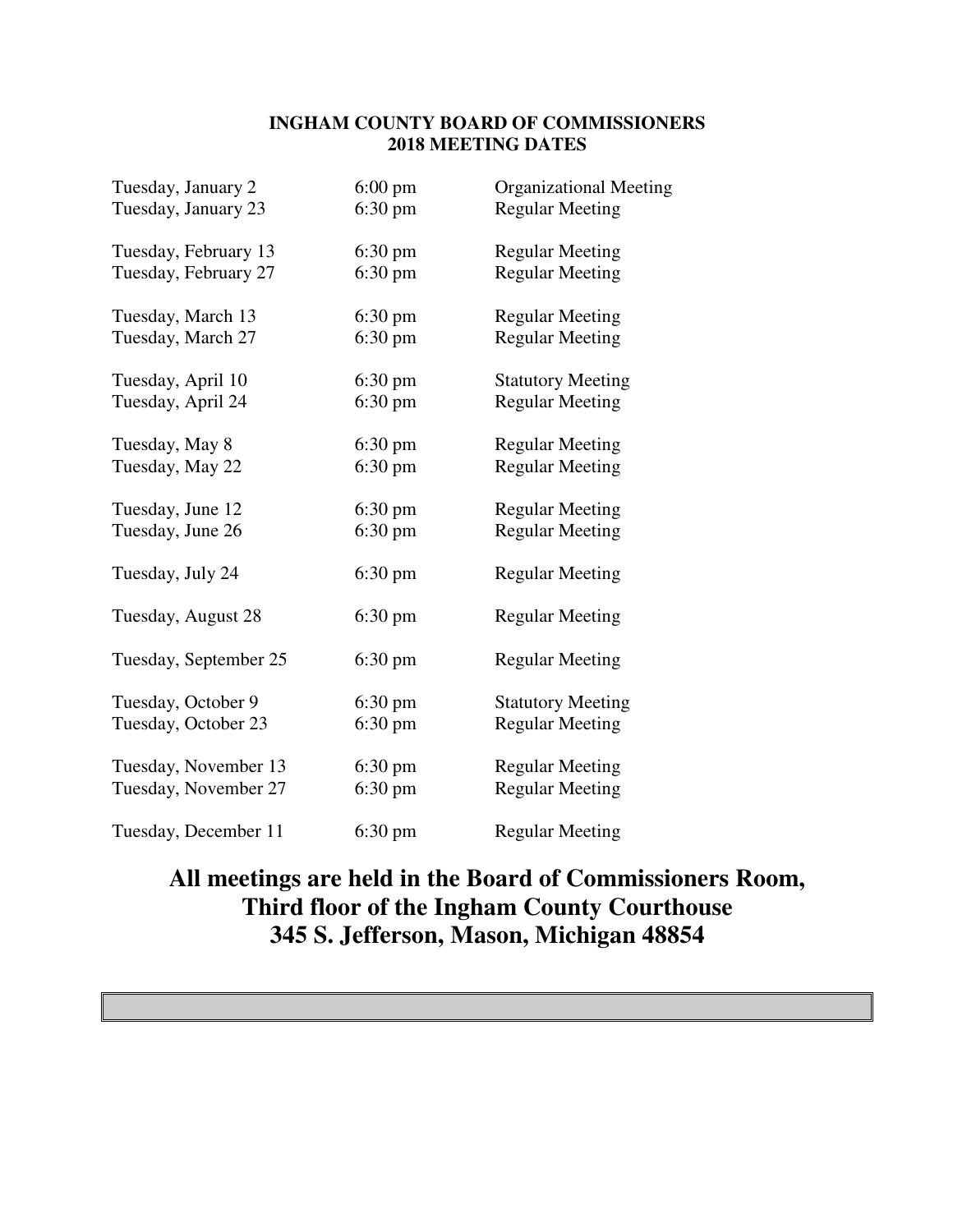#### INGHAM COUNTY BOARD OF COMMISSIONERS

## <span id="page-3-0"></span>**RESOLUTION APPROVING A COLLECTIVE BARGAINING AGREEMENT WITH LOCAL #1499 OF THE AMERICAN FEDERATION OF STATE, COUNTY AND MUNICIPAL EMPLOYEES AFL-CIO, COUNCIL 25**

## **RESOLUTION # 18 -**

WHEREAS, a collective bargaining agreement has been reached between representatives of Ingham County and Local #1499 of the American Federation of State, County and Municipal Employees AFL-CIO, Council 25 for the period January 1, 2018 through December 31, 2020; and

WHEREAS, the agreement has been ratified by the employees within the bargaining unit.

THEREFORE BE IT RESOLVED, that the Ingham County Board of Commissioners hereby approves the contract between Ingham County and Local #1499 of the American Federation of State, County and Municipal Employees AFL-CIO, Council 25 for the period January 1, 2018 through December 31, 2020.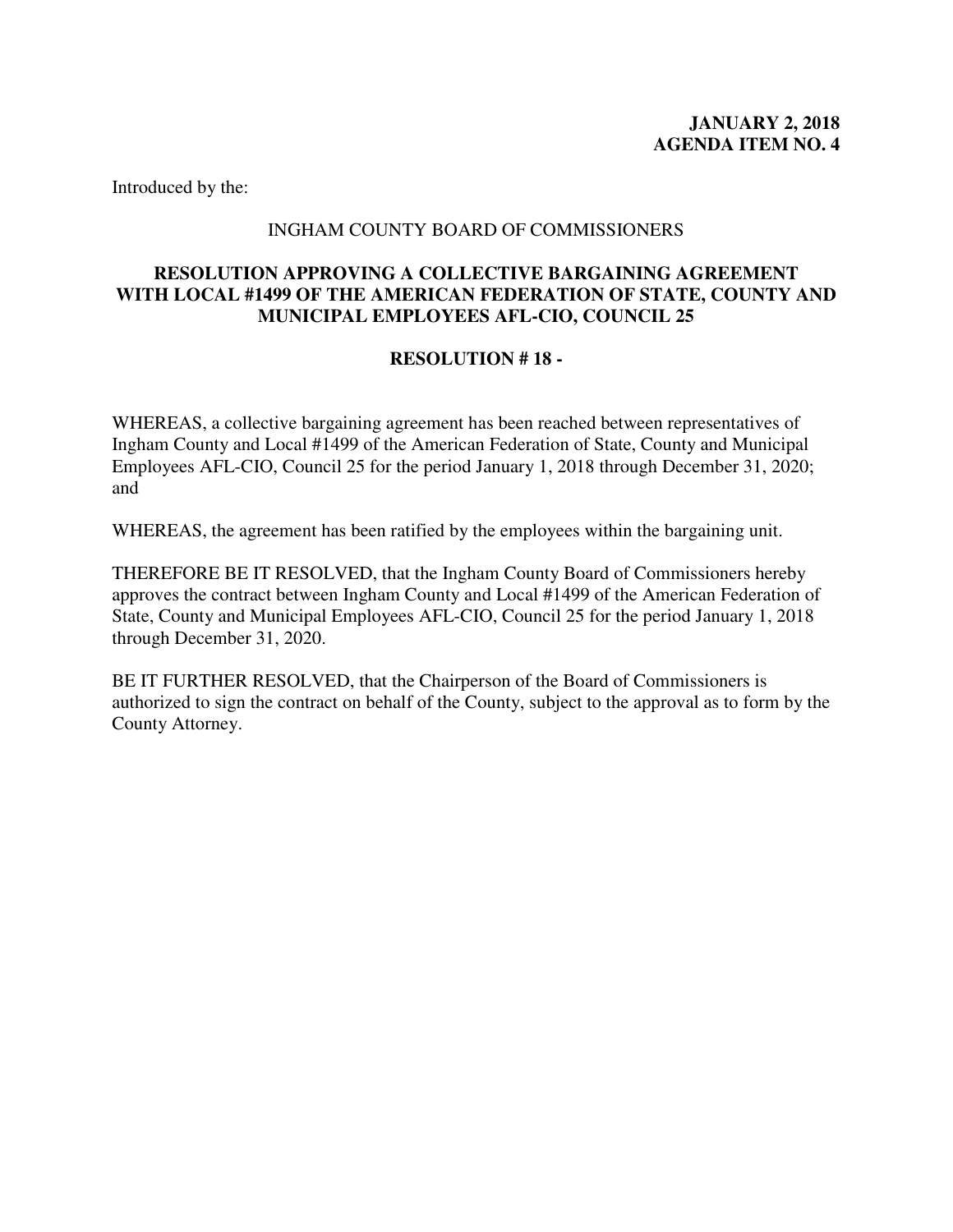- Contract Duration (Article 19): January 1, 2018 thru December 31, 2020
- Salary Schedule (Appendix A):
	- $\degree$  2018 Effective the first pay period, add a 1% wage increase to the 2017 wage schedule.
	- $\circ$  2019 Effective the first pay period, add a 0% wage increase to the 2018 wage schedule and a one issue reopener for each party.
	- o 2020 Effective the first pay period, add a 0% wage increase to the 2019 wage schedule and a one issue reopener for each party.
- Wages and Benefits (Article 13)
	- $\circ$  Section 11: Insurance For Retirees Retirees under the age of 65 (hired prior to September 19, 2011) shall receive the same health coverage options as active employees, if available, with a benchmark as set forth by the Health Coalition and approved by the Board of Commissioners. Retirees age 65 and older shall be supplemental to, coordinate benefits with, and be secondary payor to Medicare. These retirees will be charged the prescription portion of the premiums for the secondary plan.

Retirees under the age of 65 (hired on or after September 19, 2011 and prior to January 1, 2014 shall only be entitled to single subscriber health insurance and have the option of paying the difference in premium and upgrading to the twoperson or full family plan. Retirees shall receive the same health coverage options as active employees, if available, with a benchmark as set forth by the Health Coalition and approved by the Board of Commissioners.

Retiree under the age of 65 (hired after January 1, 2014) shall have the Employer contribution capped at the percentages identified in the existing collective bargaining agreement, however, the retiree the retiree shall have the option of paying the difference in premium and upgrading to a two-person plan.

- Leave Time (Article 15, Section 1):
	- o All employees shall be credited with 16 hours of leave time in January of each year, in lieu of floating holidays and paid time off (PTO) shall be earned in accordance with the following schedule:

| Hire date to $5th$ anniversary date | $6.5$ ho          |
|-------------------------------------|-------------------|
| Fifth to the thirteenth anniversary | 8.0 <sub>h</sub>  |
| Thirteenth anniversary date +       | 11.0 <sub>h</sub> |

Years of Continuous Service Number of Leave Time Hours

urs per pay period urs per pay period ours per pay period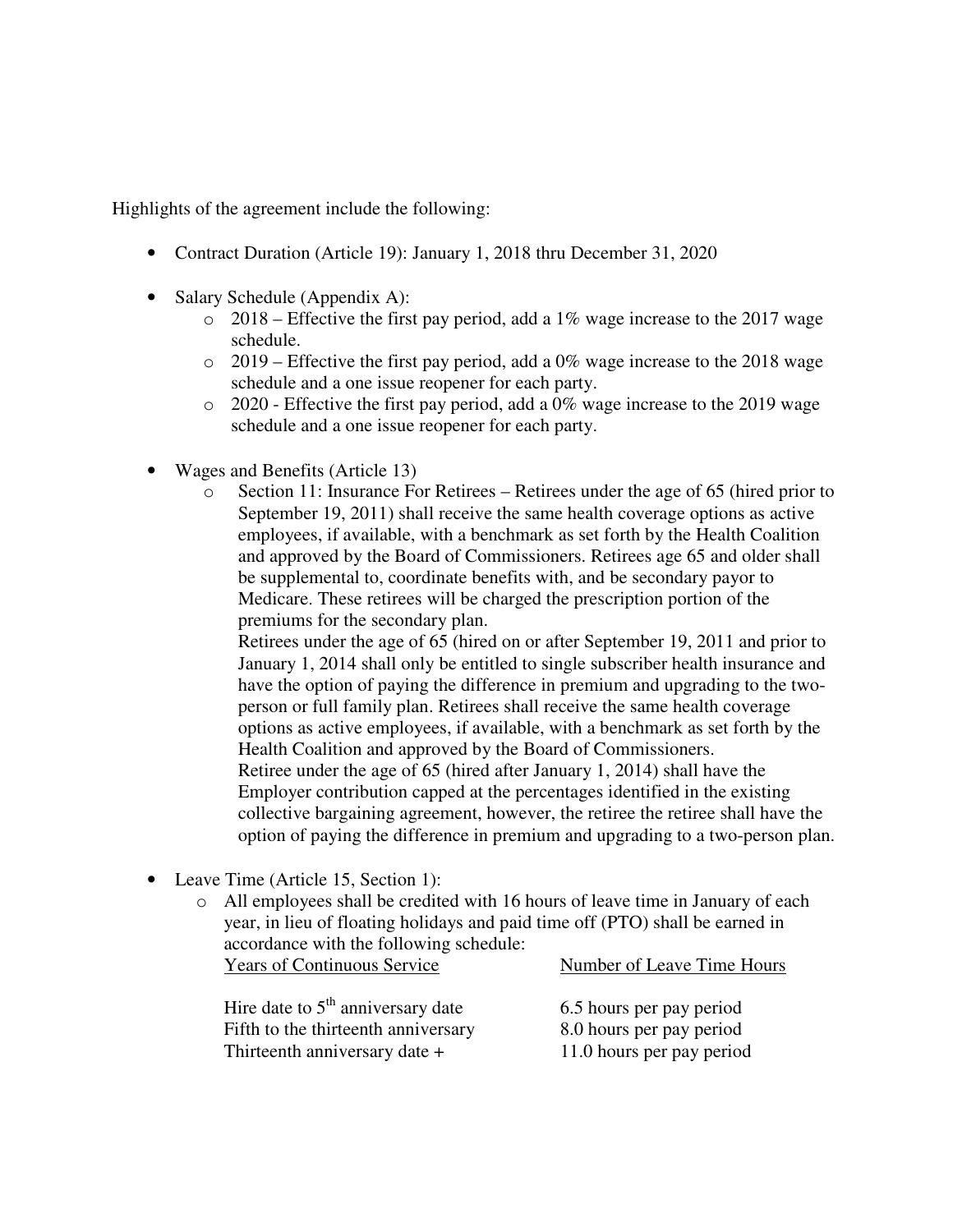• General (Article 16):

New Section 13 – The Employer will provide employees up to \$100.00, once every 3 years, to be applied toward the employee's purchase of a hands free (e.g. Bluetooth) cell phone device.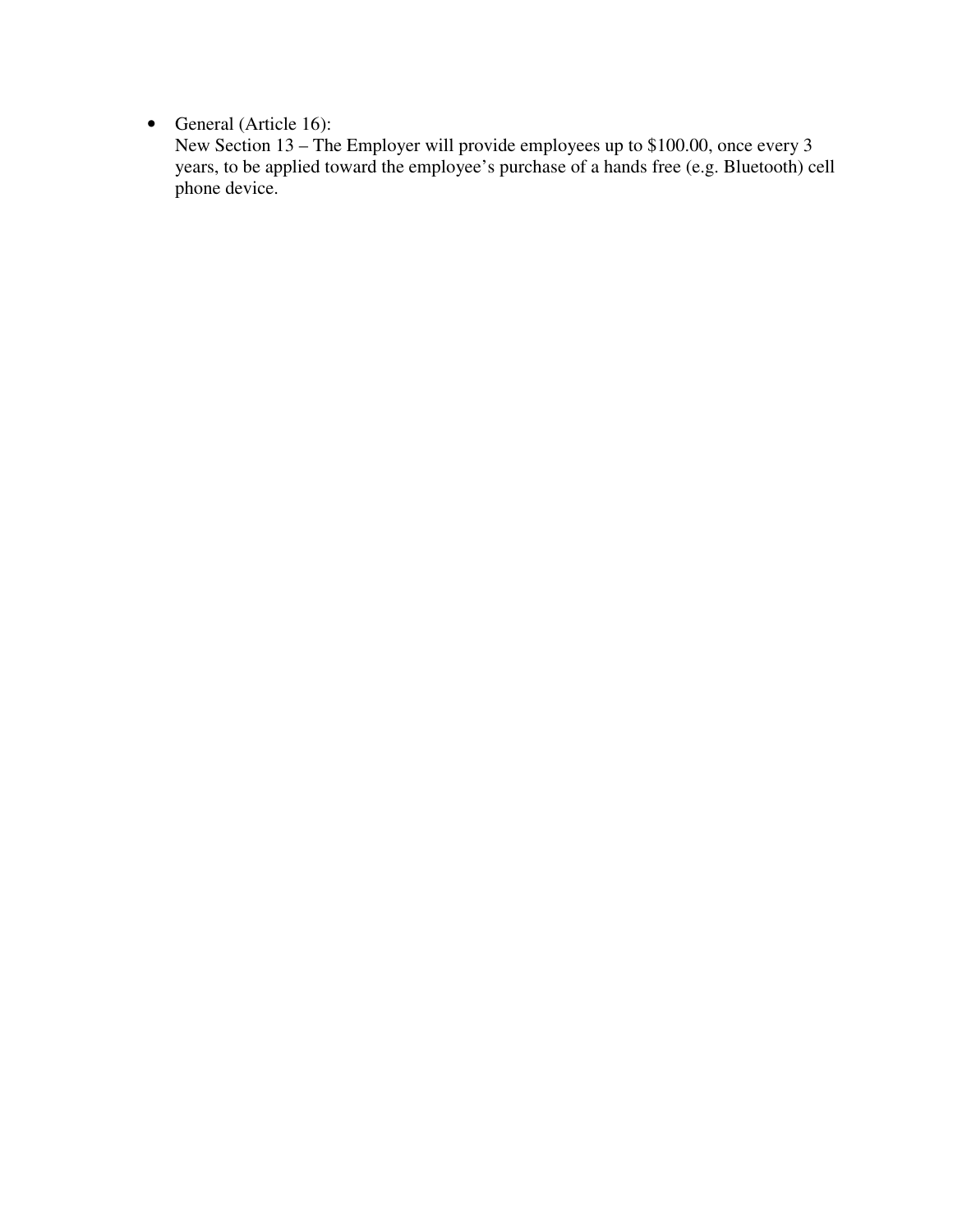#### INGHAM COUNTY BOARD OF COMMISSIONERS

## <span id="page-6-0"></span>**RESOLUTION APPROVING A COLLECTIVE BARGAINING AGREEMENT WITH LOCAL 512 OFFICE AND PROFESSIONAL EMPLOYEES INTERNATIONAL UNION – TECHNICAL CLERICAL UNIT**

## **RESOLUTION # 18 –**

WHEREAS, an agreement has been reached between representatives of Ingham County and Local 512 Office and Professional Employees International Union for the period January 1, 2018 through December 31, 2020; and

WHEREAS, the agreement has been ratified by the employees within the bargaining unit.

THEREFORE BE IT RESOLVED, that the Ingham County Board of Commissioners hereby approves the contract between Ingham County and Local 512 Office and Professional Employees International Union for the period January 1, 2018 through December 31, 2020.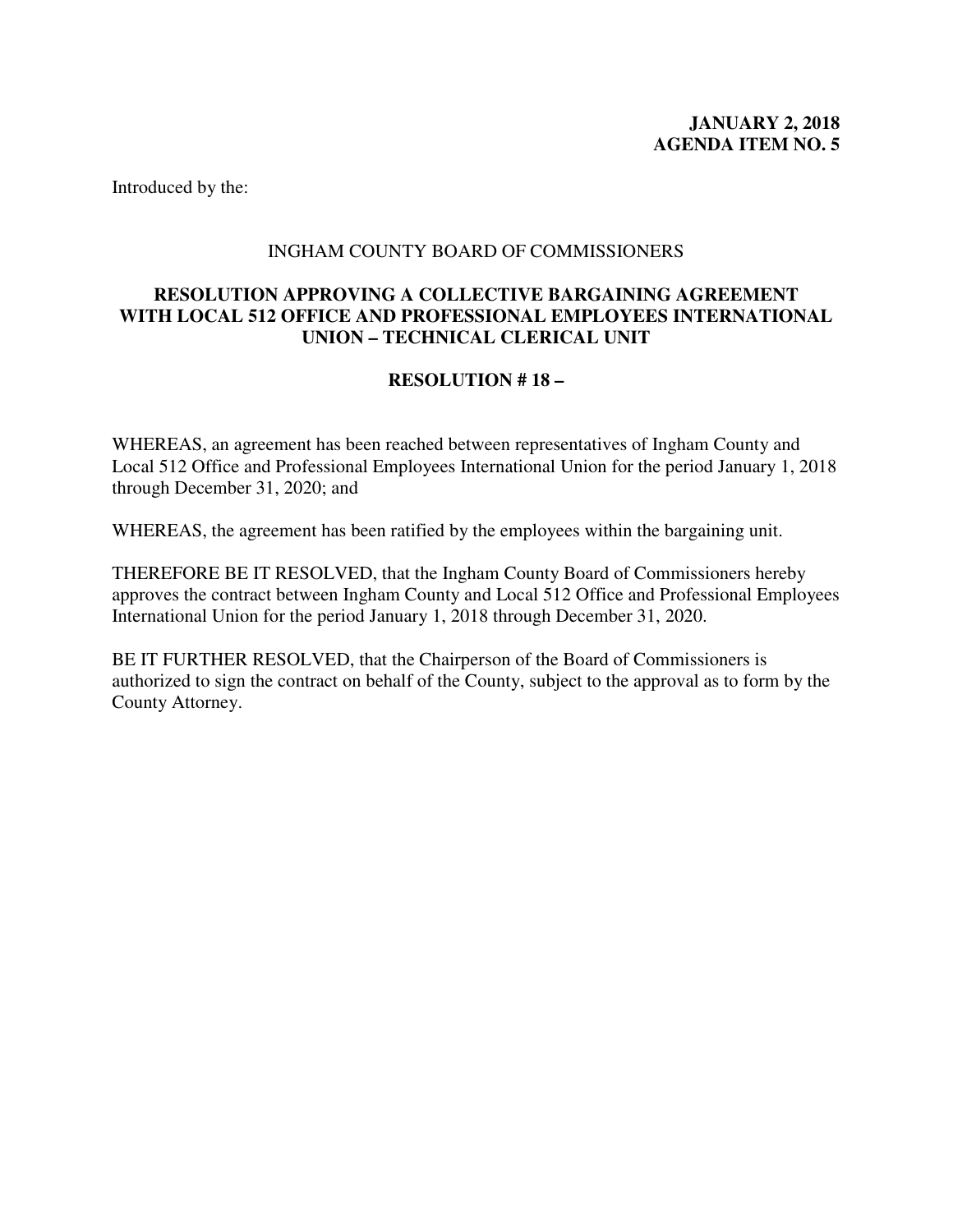- Contract Duration (Article 31): January 1, 2018 thru December 31, 2020
- Salary Schedule (Appendix A):
	- $\degree$  2018 Effective the first pay period, add a 1% wage increase to the 2017 wage schedule.
	- $\circ$  2019 Effective the first pay period, add a 0% wage increase to the 2018 wage schedule and a two issue reopener for each party.
	- o 2020 Effective the first pay period, add a 0% wage increase to the 2019 wage schedule and a two issue reopener for each party.
- Hours of Work (Article 14): Clarify Section 3,  $(D)$  Monday, Tuesday, Wednesday or Thursday – payment of 1 hour/ day on call status and Friday, Saturday, Sunday shall receive payment of 2 hours/day on call status.
- Leave Time (Article 17, Section 1): All employees shall be credited with 16 hours of leave time in January of each year, in lieu of floating holidays and paid time off (PTO) shall be earned in accordance with the following schedule:

| <b>Years of Continuous Service</b>  | Number of Leave Time Hours |
|-------------------------------------|----------------------------|
|                                     |                            |
| Hire date to $5th$ anniversary date | 6.5 hours per pay period   |
| Fifth to the thirteenth anniversary | 8.0 hours per pay period   |
| Thirteenth anniversary date +       | 11.0 hours per pay period  |

- Health Insurance (Article 24): Incorporate the updated language from the Health Coalition for 2018 into the collective bargaining agreement, as approved by Ingham County Board of Commissioners.
- Uniform and Safety Shoe Reimbursement (Article 28): New Section 3 – The Employer will provide employees up to \$100.00, once every 3 years, to be applied toward the employee's purchase of a hands free (e.g. Bluetooth) cell phone device.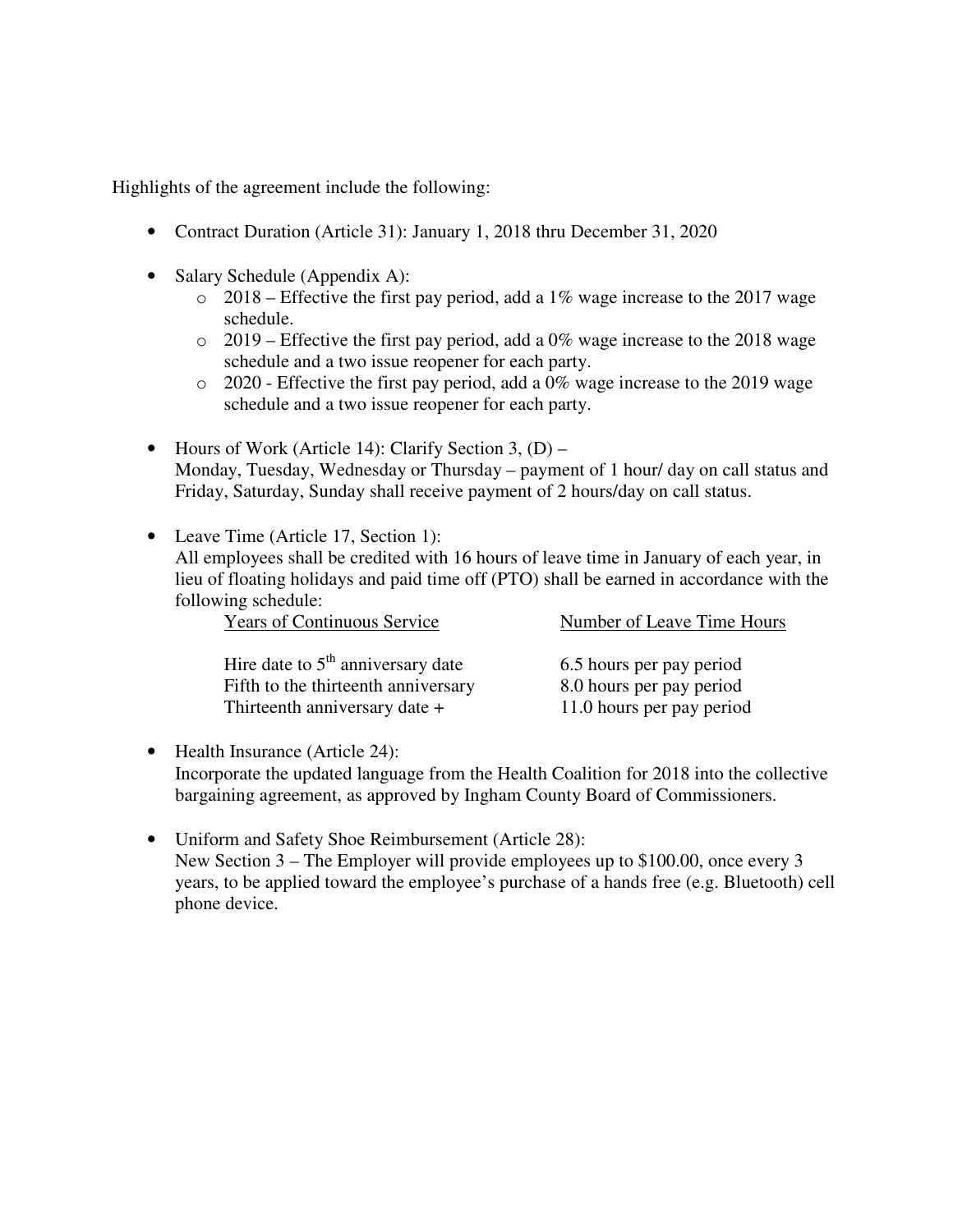## INGHAM COUNTY BOARD OF COMMISSIONERS

## <span id="page-8-0"></span>**RESOLUTION APPROVING A COLLECTIVE BARGAINING AGREEMENT WITH THE INGHAM COUNTY EMPLOYEES' ASSOCIATION – ASSISTANT PROSECUTING ATTORNEY'S DIVISION**

## **RESOLUTION # 18 –**

WHEREAS, an agreement has been reached between representatives of Ingham County and the ICEA – Assistant prosecuting Attorney's Division for the period January 1, 2018 through December 31, 2020; and

WHEREAS, the agreement has been ratified by the employees within the bargaining agreement.

THEREFORE BE IT RESOLVED, that the Ingham County Board of Commissioners hereby approves the contract between Ingham County and Ingham County Employees' Association for the period January 1, 2018 through December 31, 2020.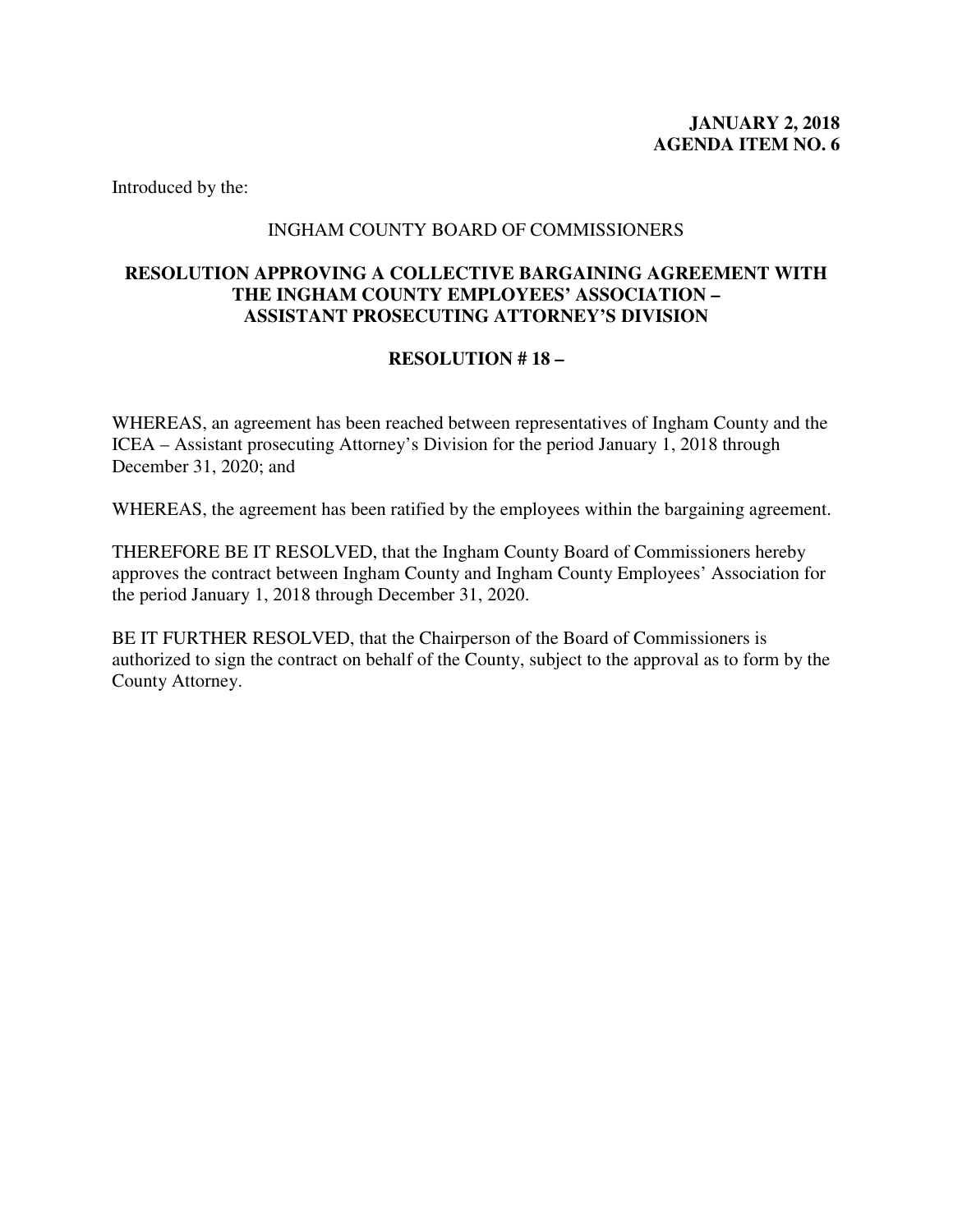- Contract Duration: January 1, 2018 thru December 31, 2020
- Salaries Schedule (Article 31):

.

- $\circ$  2018 Effective the first pay period, add a 1% wage increase to the 2017 salary schedule.
- $\circ$  2019 Effective the first pay period, add a 0% wage increase to the 2018 wage schedule and a two issue reopener for each party.
- o 2020 Effective the first pay period, add a 0% wage increase to the 2019 wage schedule and a one issue reopener for each party.
- Hours of Work (Article 13): Section 5. On Call Pay – increase "on-call" by \$35/week.
- Medical Plan (Article 24): Incorporate changes as provided by the Health Coalition and as approved by the Ingham County Board of Commissioners.
- Leaves of Absence (Article 16): Amend Section 1. (E.) Each year the employee may request to be paid for one-half (1/2) of the sick leave credit earned during the prior 12 month period. Effective in 2018, the payment period is changed from December  $15<sup>th</sup>$  to June  $15<sup>th</sup>$ .
- Benefits Upon Termination (Article 20): Amend Section 3 for clarification. Assistant Prosecuting Attorney that has completed four (4) or more years of continuous service and is not re-appointed, the employee will be eligible for salary and health insurance continuation for ninety (90) days, and life insurance continuation for sixty (60) days.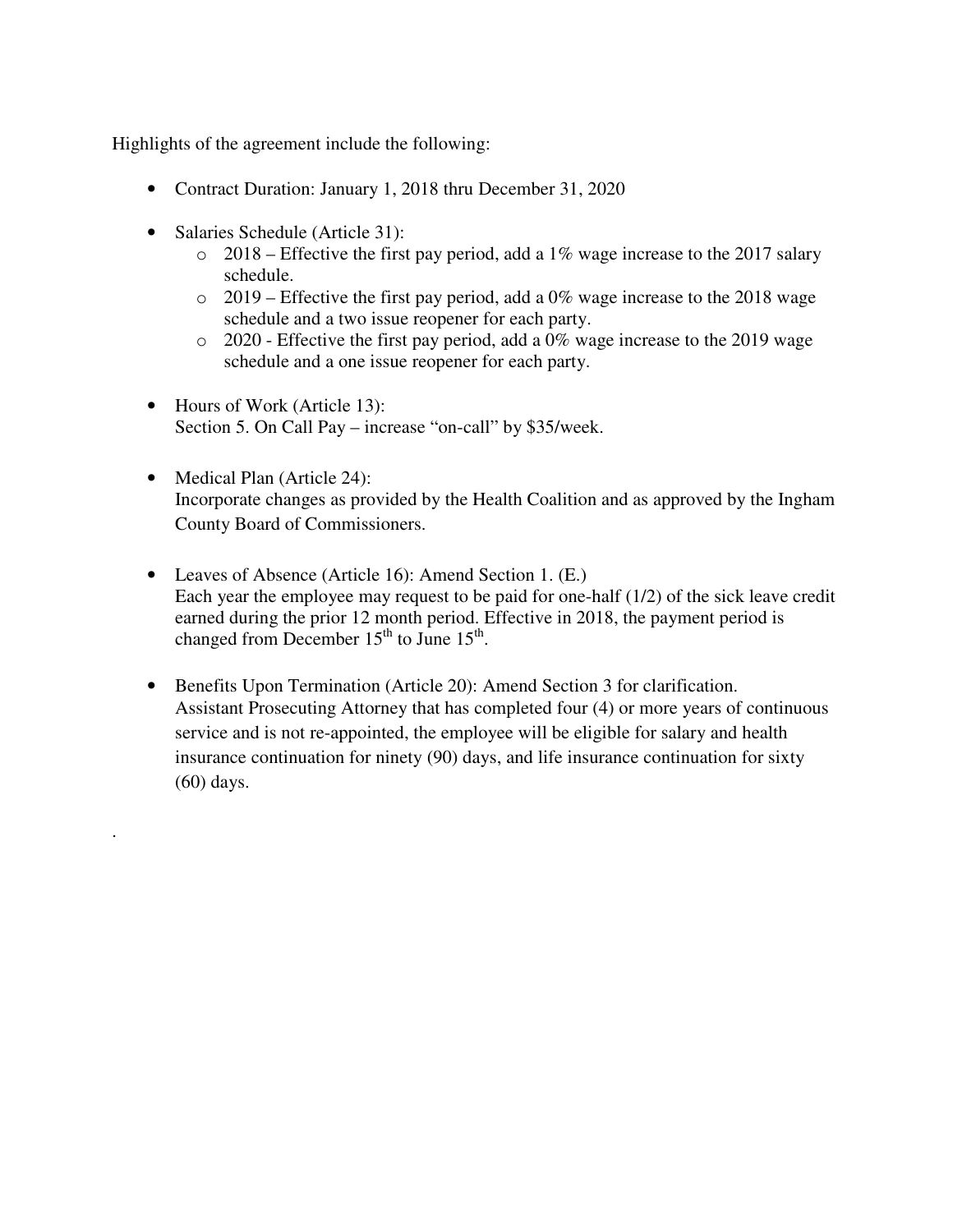#### INGHAM COUNTY BOARD OF COMMISSIONERS

## <span id="page-10-0"></span>**RESOLUTION APPROVING A COLLECTIVE BARGAINING AGREEMENT WITH THE OFFICE AND PROFESSIONAL EMPLOYEES INTERNATIONAL – CIRCUIT COURT/FAMILY DIVISION PROFESSIONAL EMPLOYEES**

## **RESOLUTION # 18 –**

WHEREAS, an agreement has been reached between representatives of Ingham County and the OPEIU – Circuit Court/Family Division Professional Employees for the period January 1, 2018 through December 31, 2020; and

WHEREAS, the agreement has been ratified by the employees within the bargaining agreement.

THEREFORE BE IT RESOLVED, that the Ingham County Board of Commissioners hereby approves the contract between Ingham County, 30<sup>th</sup> Judicial Circuit Court/Family Division and OPEIU for the period January 1, 2018 through December 31, 2020.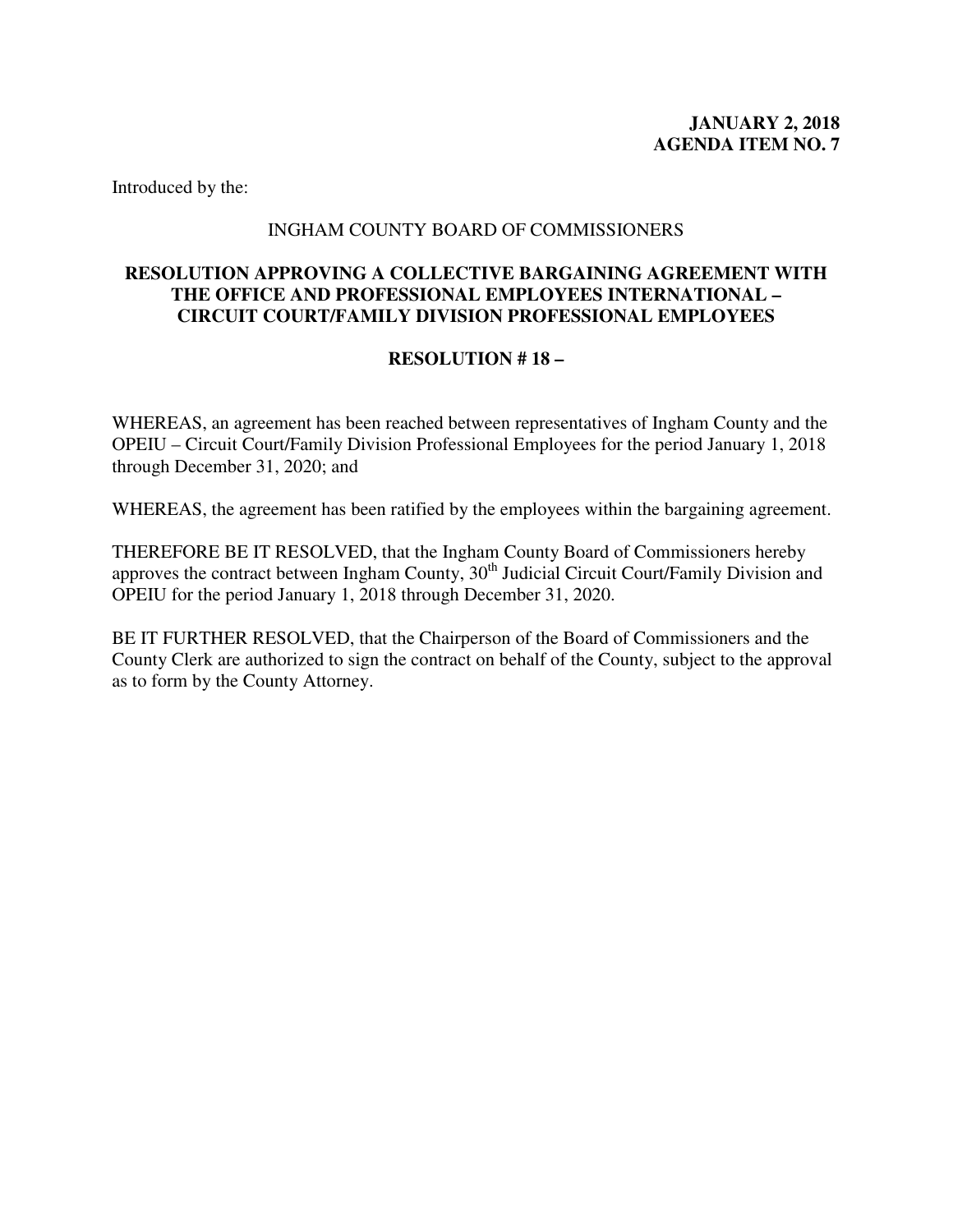- Contract Duration: January 1, 2018 thru December 31, 2020
- Salaries (Article XXIX):
	- $\circ$  2018 Effective the first pay period, add a 1% wage increase to the 2017 wage schedule.
	- o 2019 Each party may choose wages and one additional issue for re-opener.
	- o 2020 Each party may choose wages and one additional issue for re-opener.
- Hospitalization Medical Coverage (Article XIX): Incorporate changes as provided by the Health Care Coalition, as approved by the Ingham County Board of Commissioners.
- Leaves of Absence (Article XXII):

Each year the employee may request to be paid for one-half (1/2) of the sick leave credit earned during the prior 12 month period. Effective in 2018, the payment period is changed from December  $15^{th}$  to June  $15^{th}$ .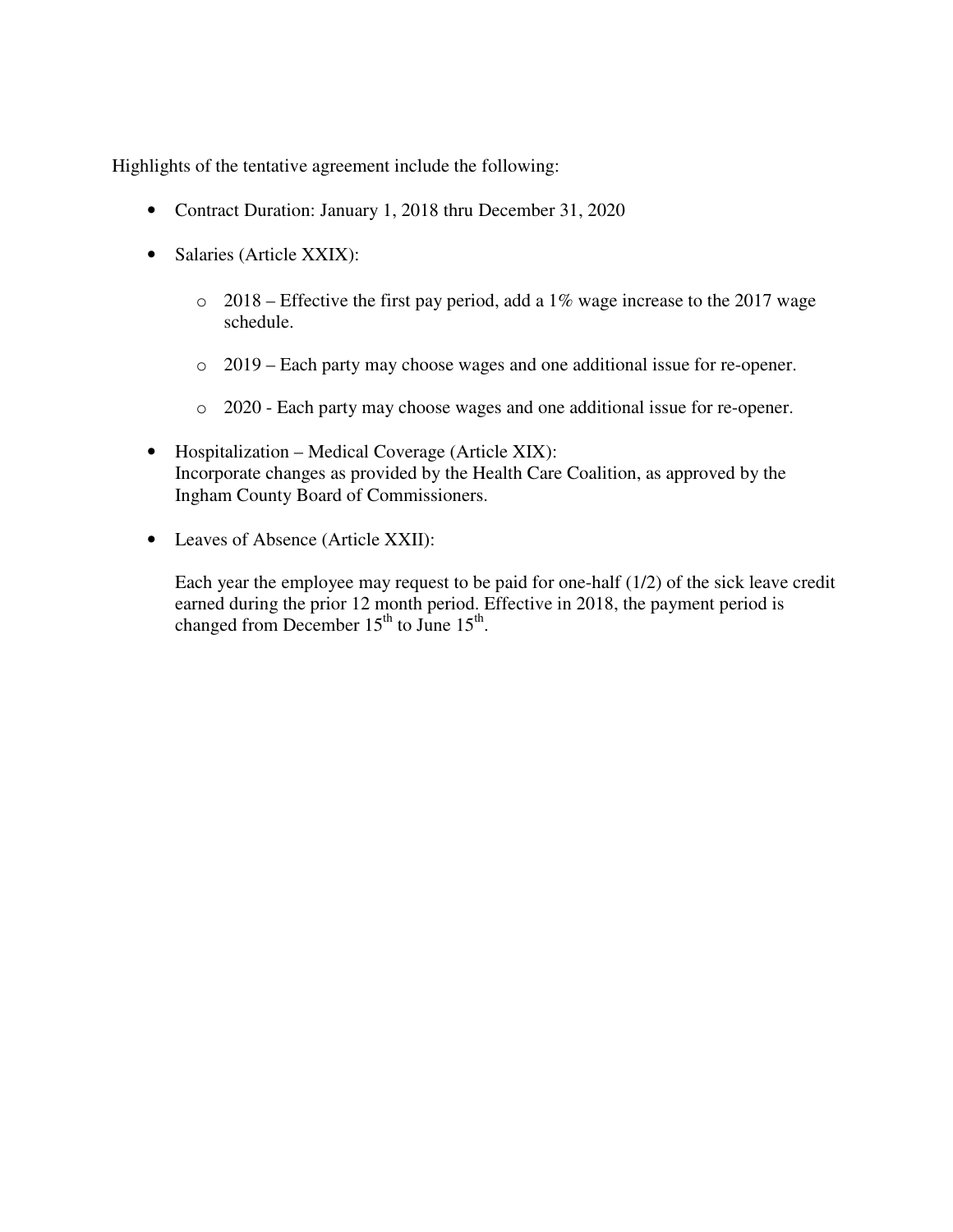## INGHAM COUNTY BOARD OF COMMISSIONERS

## <span id="page-12-0"></span>**RESOLUTION APPROVING A COLLECTIVE BARGAINING AGREEMENT WITH TEAMSTERS LOCAL 243 – POTTER PARK ZOO SUPERVISORY UNIT**

## **RESOLUTION # 18 –**

WHEREAS, an agreement has been reached between representatives of Ingham County and the Teamsters Local 243 – Potter Park Zoo Supervisory Unit for the period January 1, 2018 through December 31, 2020; and

WHEREAS, the agreement has been ratified by the employees within the bargaining unit.

THEREFORE BE IT RESOLVED, that the Ingham County Board of Commissioners hereby approves the contract between Ingham County and the Teamsters Local 243 – Potter Park Zoo Supervisory Unit for the period January 1, 2018 through December 31, 2020.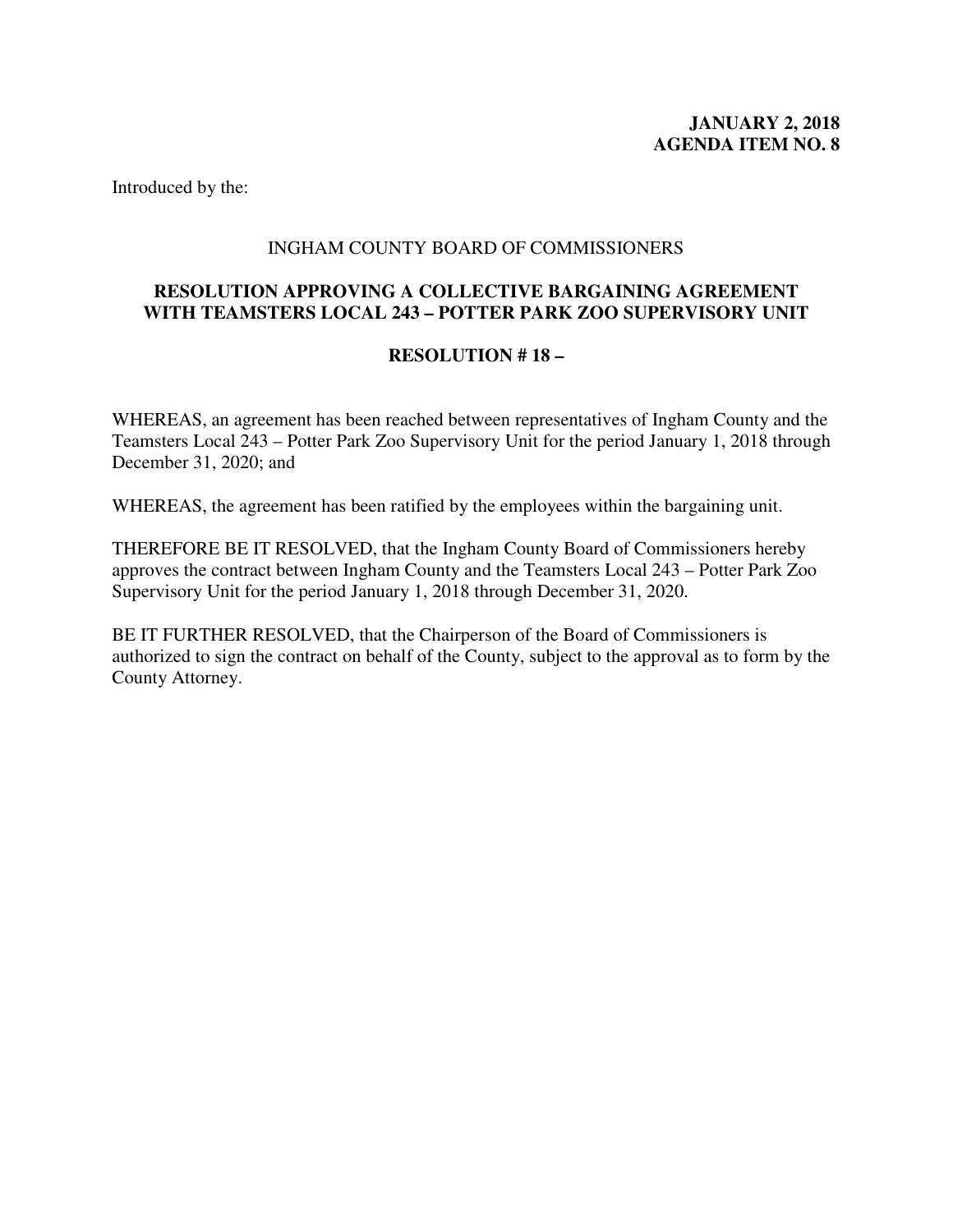- Contract Duration: January 1, 2018 thru December 31, 2020
- Compensation Levels (Article 20):
	- $\degree$  2018 Effective the first pay period, add a 1% wage increase to the 2017 wage schedule.
	- $\degree$  2019 Effective the first pay period, add a 0% wage increase to the 2018 wage schedule and a one issue reopener for each party.
	- o 2020 Effective the first pay period, add a 0% wage increase to the 2019 wage schedule and a one issue reopener for each party.
- Hours of Work (Article 6): New Section 6 – Employees assigned to be on-call for weekends shall receive a flat fee of \$20 per day.
- Wage Supplements (Article 8): Hospitalization – Medical Coverage (Section 3)- Incorporate the changes from the Health Care Coalition for 2018 into this article, as approved by Ingham County Board of Commissioners.
- Wage Supplements (Article 8): Annual Cash-Out Option (Section 8, E.) - Each year the employee may request to be paid for one-half (1/2) of the sick leave credit earned during the prior 12 month period. Effective in 2018, the payment period is changed from December 15<sup>th</sup> to June  $15<sup>th</sup>$ .
- Wage Supplements (Article 8): Sick Time Donation (Section 8, H) - Increase the maximum sick time an employee may donate to forty (40) hours to no more than three (3) persons in one (1) calendar year.
- Wage Supplements (Article 8) Vacation Leave (Section 9, E.) Increase maximum accumulation from 240 hours to 300 hours.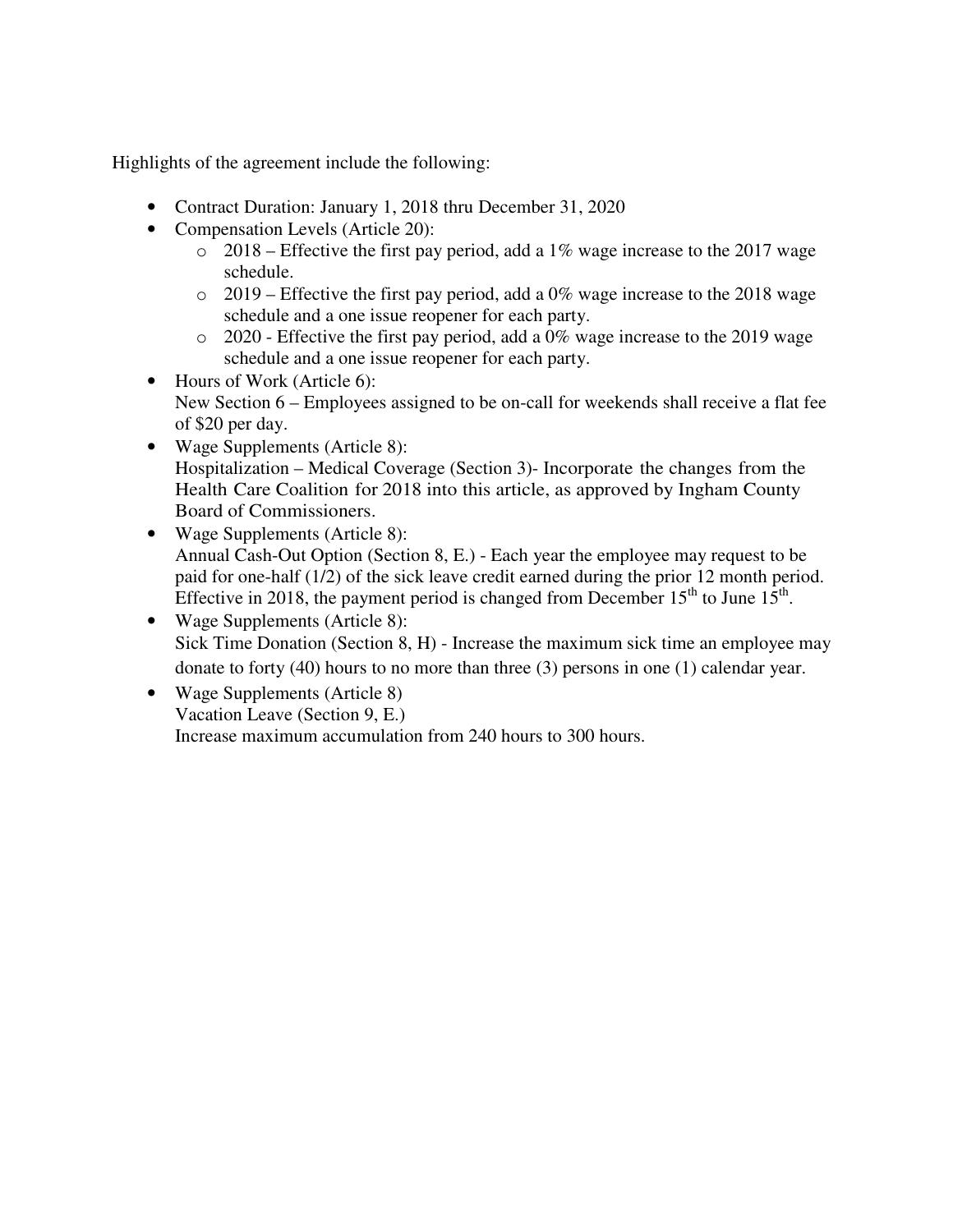#### INGHAM COUNTY BOARD OF COMMISSIONERS

## <span id="page-14-0"></span>**RESOLUTION APPROVING A COLLECTIVE BARGAINING AGREEMENT WITH INGHAM COUNTY EMPLOYEE'S ASSOCIATION – PROFESSIONAL COURT EMPLOYEES**

## **RESOLUTION # 18 –**

WHEREAS, an agreement has been reached between representatives of Ingham County and the Ingham County Employee's Association (ICEA) – Professional Court Employees for the period January 1, 2018 through December 31, 2020; and

WHEREAS, the agreement has been ratified by the employees within the bargaining unit.

THEREFORE BE IT RESOLVED, that the Ingham County Board of Commissioners hereby approves the contract between Ingham County and the Ingham County Employee's Association (ICEA) – Professional Court Employees for the period January 1, 2018 through December 31, 2020.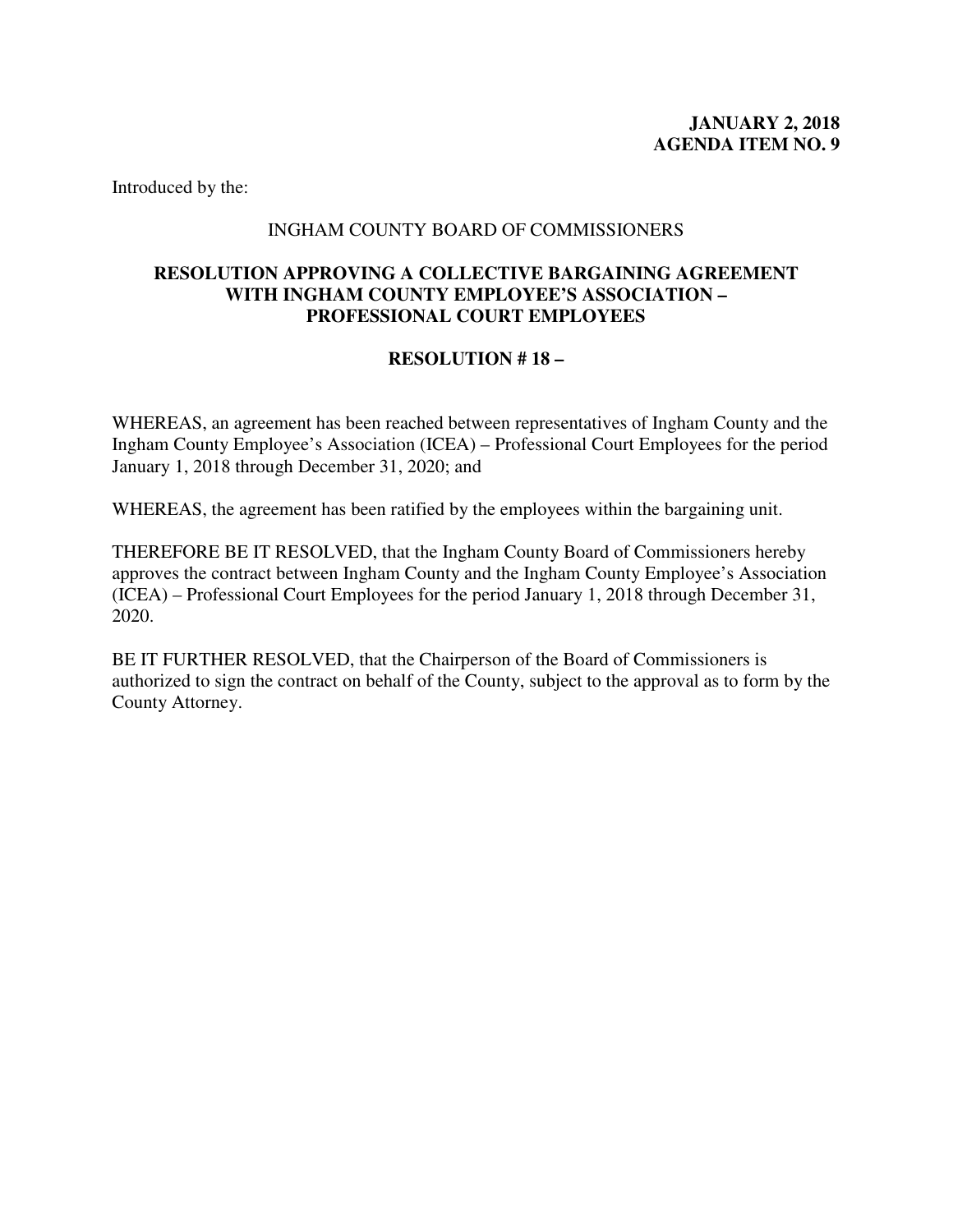- Contract Duration: January 1, 2018 thru December 31, 2020
- Salary Schedule (Article 30):
	- $\degree$  2018 Effective the first pay period, add a 1% wage increase to the 2017 wage schedule.
	- o 2019 Each party may choose wages and one additional issue for re-opener.
	- o 2020 Each party may choose wages and one additional issue for re-opener.
- Hospitalization Medical Coverage (Article 19) Incorporate the changes from the Health Care Cost Containment Committee for 2018 into this article, as approved by Ingham County Board of Commissioners.
- Leaves of Absence (Article 23):
	- o Section 11. Annual Cash-Out Option Each year the employee may request to be paid for one-half (1/2) of the sick leave credit earned during the prior 12 month period. Effective in 2018, the payment period is changed from December  $15<sup>th</sup>$  to  $\overline{\text{June}}$  15<sup>th</sup>.
	- o Section 13 modify the definition of immediate family to include step parent and step child.
	- o Section 16. Sick Time Donation Increase the maximum sick time an employee may donate to forty (40) hours to no more than three (3) persons in one (1) calendar year.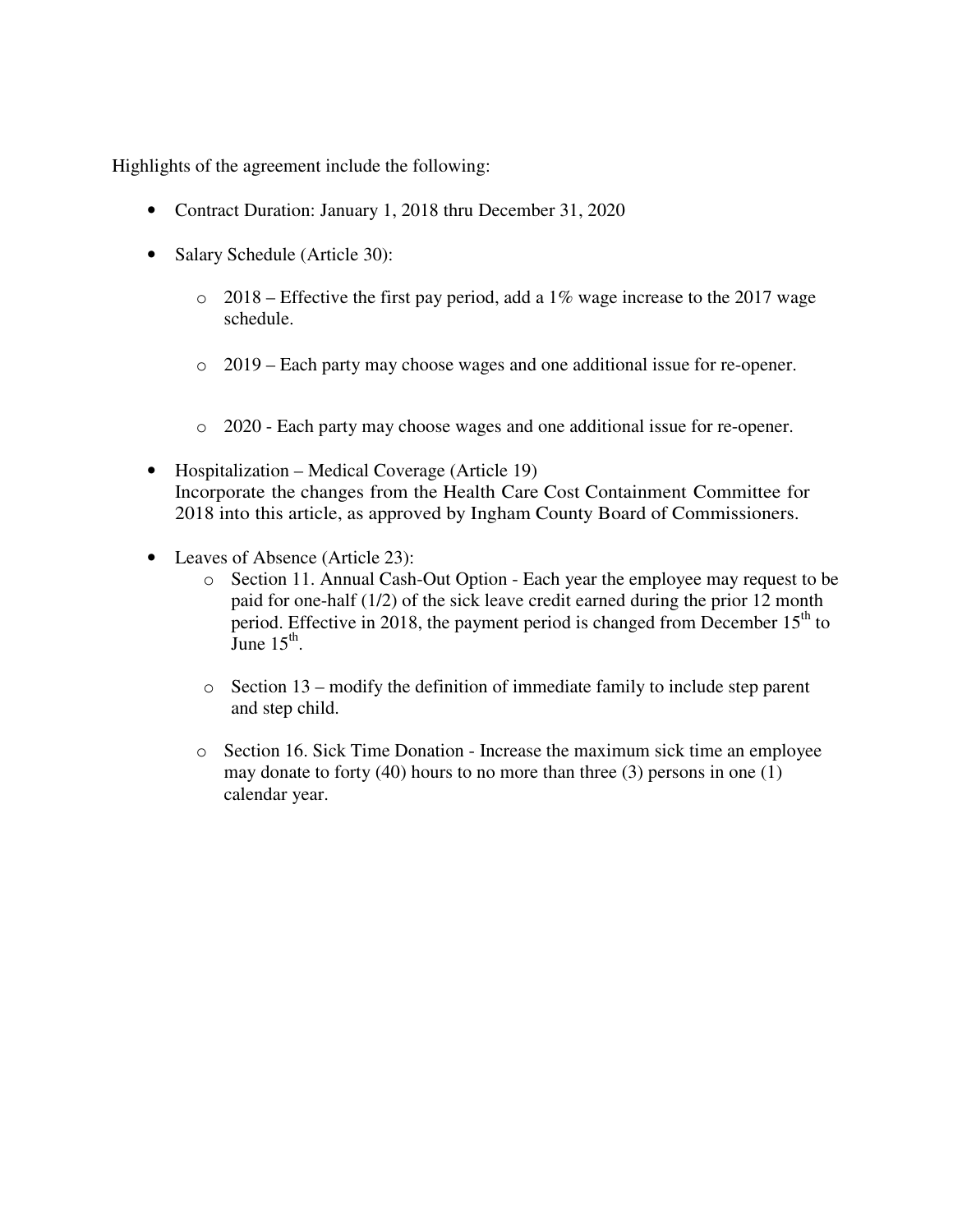#### INGHAM COUNTY BOARD OF COMMISSIONERS

## <span id="page-16-0"></span>**RESOLUTION APPROVING A COLLECTIVE BARGAINING AGREEMENT WITH LOCAL 512 OFFICE AND PROFESSIONAL EMPLOYEES INTERNATIONAL UNION - SUPERVISORY UNIT**

## **RESOLUTION # 18 –**

WHEREAS, an agreement has been reached between representatives of Ingham County and Local 512 Office and Professional Employees International Union for the period January 1, 2018 through December 31, 2020; and

WHEREAS, the agreement has been ratified by the employees within the bargaining unit.

THEREFORE BE IT RESOLVED, that the Ingham County Board of Commissioners hereby approves the contract between Ingham County and Local 512 Office and Professional Employees International Union for the period January 1, 2018 through December 31, 2020.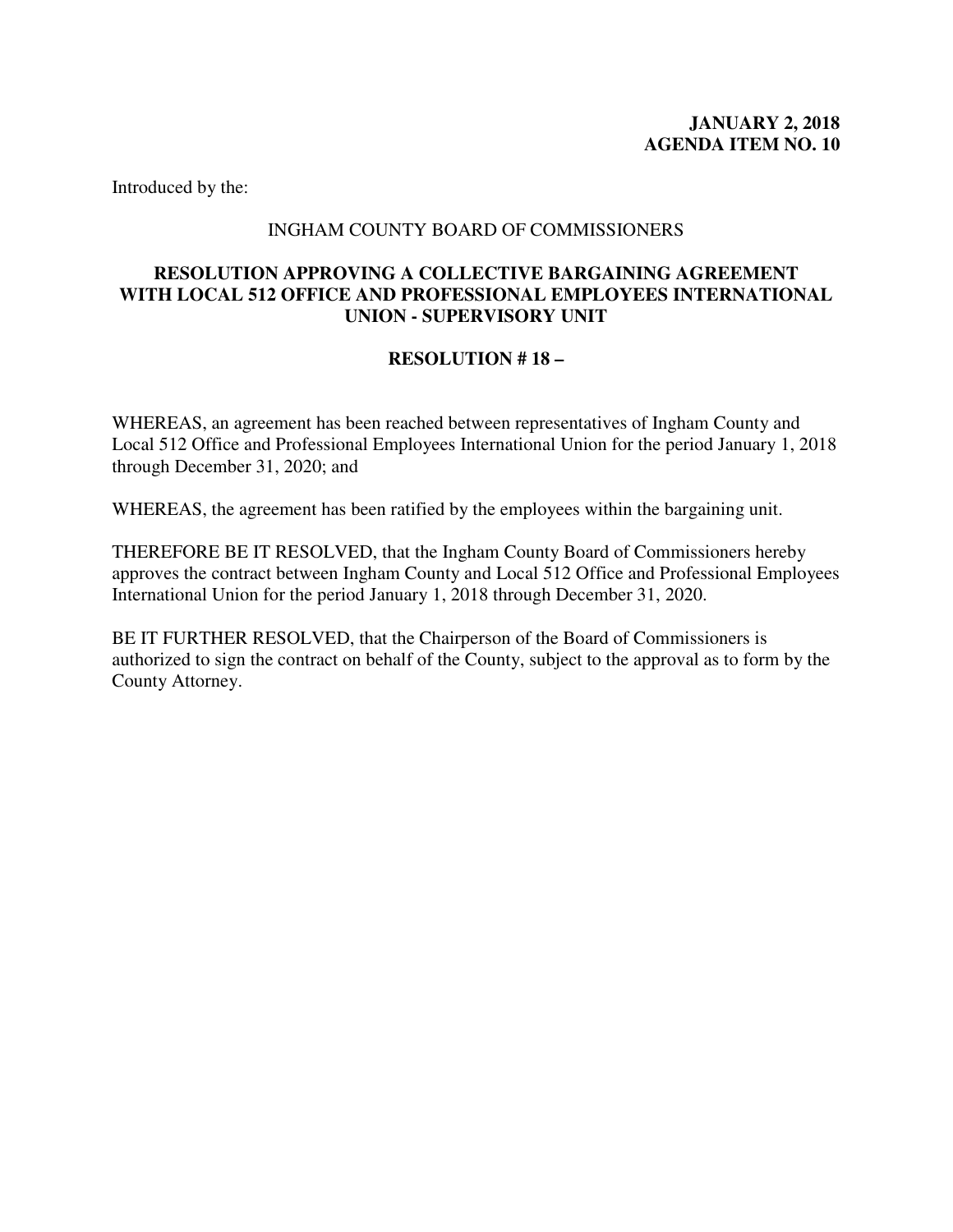- Contract Duration (Article 31): January 1, 2018 thru December 31, 2020
- Salary Schedule (Appendix A):
	- $\degree$  2018 Effective the first pay period, add a 1% wage increase to the 2017 wage schedule.
	- $\circ$  2019 Effective the first pay period, add a 0% wage increase to the 2018 wage schedule and a two issue reopener for each party.
	- o 2020 Effective the first pay period, add a 0% wage increase to the 2019 wage schedule and a two issue reopener for each party.
- Leave Time (Article 14, Section 1 and Section 3):

| $\circ$ All employees shall be credited with 16 hours of leave time in January of each<br>year, in lieu of floating holidays and paid time off (PTO) shall be earned in |                            |  |
|-------------------------------------------------------------------------------------------------------------------------------------------------------------------------|----------------------------|--|
| accordance with the following schedule:<br><b>Years of Continuous Service</b>                                                                                           | Number of Leave Time Hours |  |
| Hire date to $5th$ anniversary date                                                                                                                                     | 6.5 hours per pay period   |  |

| Hire date to 5 <sup>"</sup> anniversary date | 6.5 hours per pay period  |
|----------------------------------------------|---------------------------|
| Fifth to the thirteenth anniversary          | 8.0 hours per pay period  |
| Thirteenth anniversary date +                | 11.0 hours per pay period |

- o Vacation Bonus Add proration language based on hire date into the unit.
- Health Insurance (Article 16 and 20): Incorporate the updated language from the Health Coalition for 2018 into the collective bargaining agreement, as approved by Ingham County Board of Commissioners.
- General Provisions (Article 23): New Section 7 – The Employer will provide employees up to \$100.00, once every 3 years, to be applied toward the employee's purchase of a hands free (e.g. Bluetooth) cell phone device.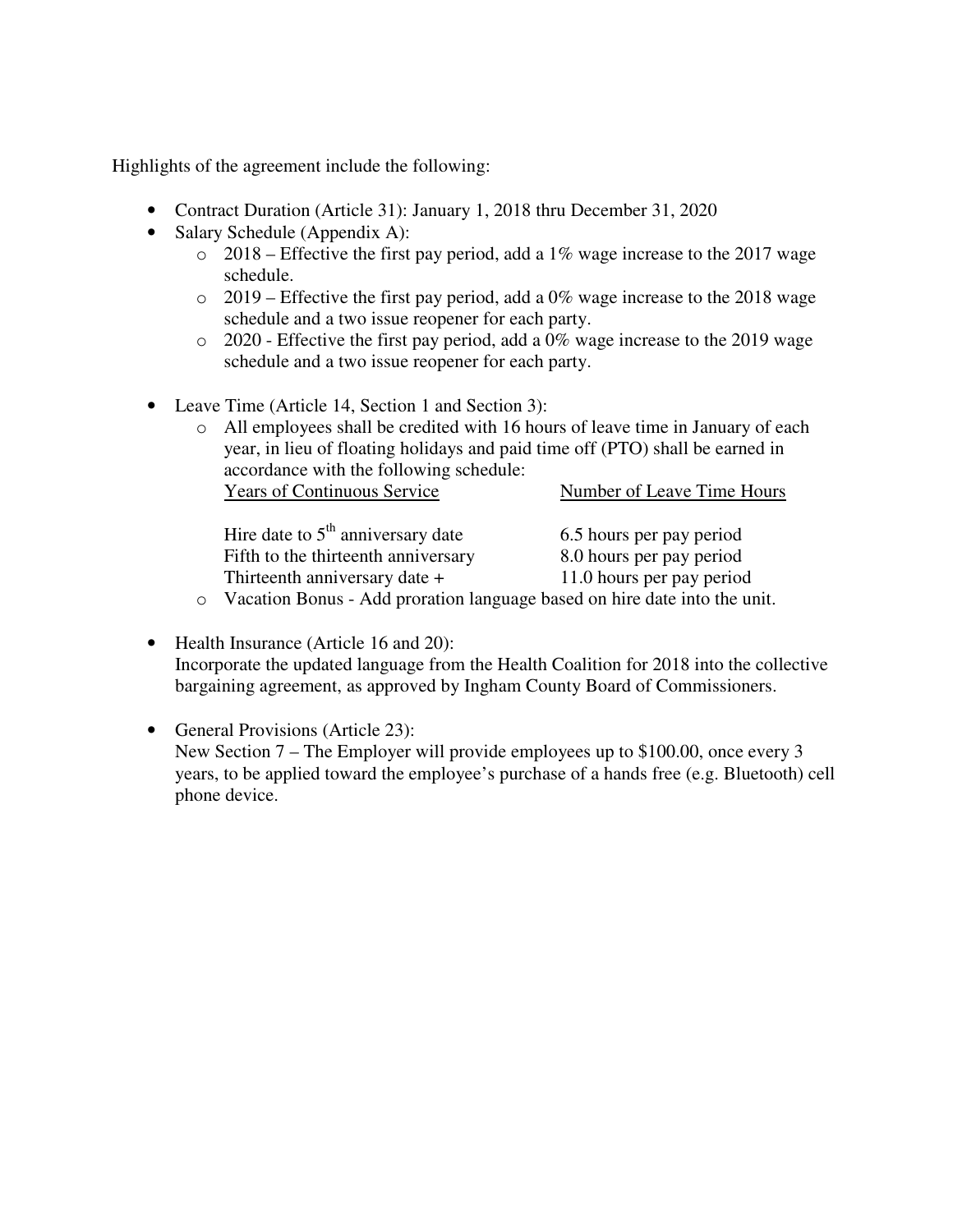#### INGHAM COUNTY BOARD OF COMMISSIONERS

#### <span id="page-18-0"></span>**RESOLUTION APPROVING A COLLECTIVE BARGAINING AGREEMENT WITH THE INGHAM COUNTY EMPLOYEES' ASSOCIATION – PROFESSIONAL EMPLOYEES**

## **RESOLUTION # 18 –**

WHEREAS, an agreement has been reached between representatives of Ingham County and the Ingham County Employees' Association (ICEA) – Professional Employees for the period January 1, 2018 through December 31, 2020; and

WHEREAS, the agreement has been ratified by the employees within the bargaining agreement.

THEREFORE BE IT RESOLVED, that the Ingham County Board of Commissioners hereby approves the contract between Ingham County and Ingham County Employees' Association for the period January 1, 2018 through December 31, 2020.